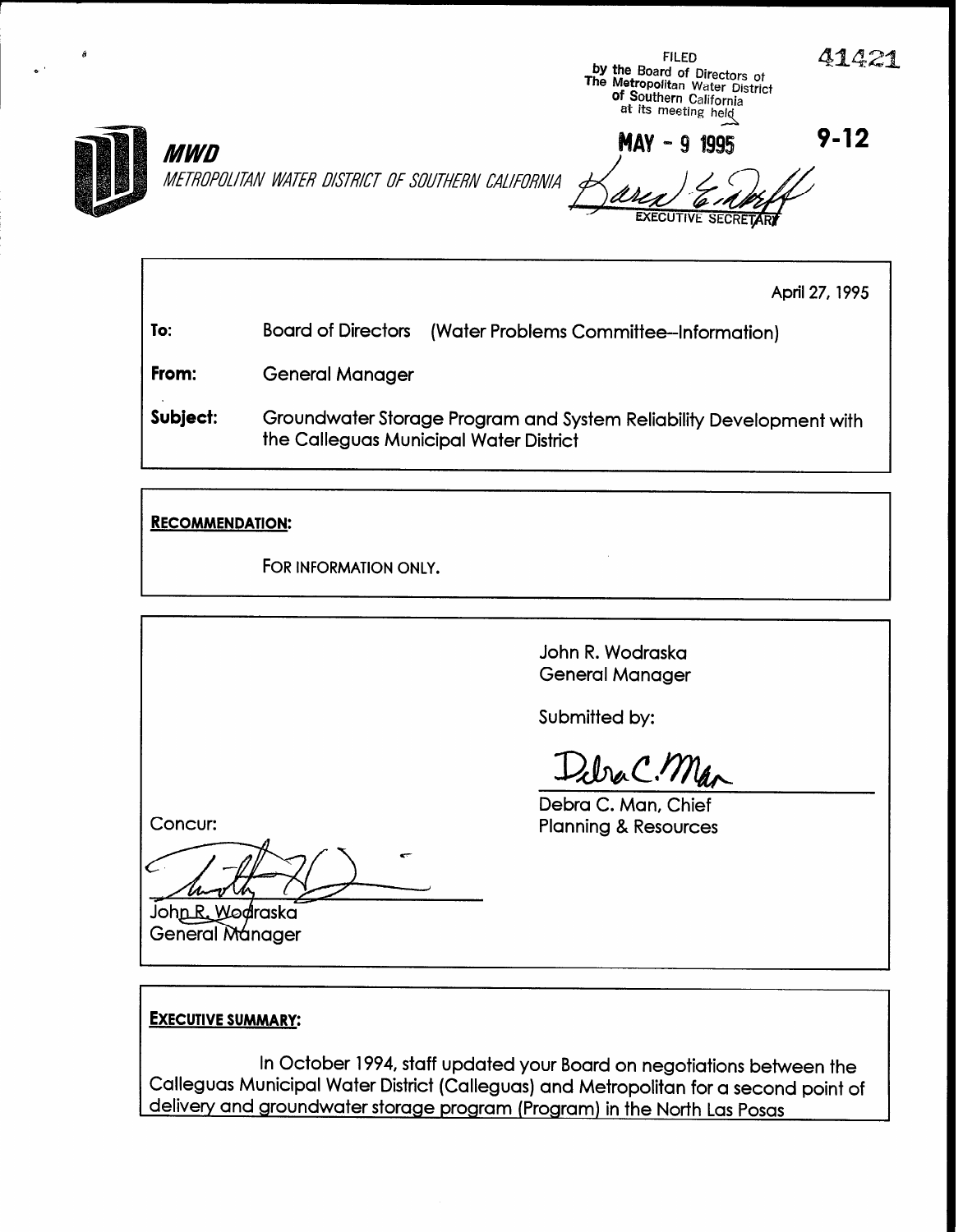Groundwater Basin [Basin). Negotiations for the Program are entering the final stages, and Calleguas certified the Environmental Impact Report (EIR) for the Program at its April 26, 1995 Board meeting. It is anticipated that staff will request your Board, in June, to review and consider the EIR and authorize the General Manager to enter into a contract for the Program with Calleguas. This proposed Program provides for two separate and distinct activities -- (1) A second point of delivery to serve Metropolitan water to Calleguas, and (2) a local groundwater storage program that provides regional benefits. These two activities, and the operation of the related facilities, will be complimentary and will increase the operational flexibility and yield of the entire Program. The second point of delivery for treated water meets Metropolitan's service reliability objective of providing at least two points of delivery for treated, Metropolitan water to each member agency. The groundwater storage provisions of the proposed Program will help to meet the groundwater storage and production goals of the Integrated Resources Plan. In addition to providing two points of delivery, the Program will proved two major regional benefits -- (1) Development of additional local groundwater storage that can be used to reduce or eliminate shortages as part of a drought management plan or for operational needs, including meeting demand during peak periods, and (2) Delay of additional facilities necessary to reliably serve Calleguas. The total cost to Metropolitan of the second point of delivery will be approximately \$31 million, and the total cost to Metropolitan for the groundwater storage portion of the Program will be approximately \$16 million. Calleguas will construct, own and operate all facilities developed under this Program. The additional dry-year yield produced under this Program that would be made available to the region will range from 45,000 acre-feet to 70,000 acre-feet, depending upon the amount of water stored and retrieved by Metropolitan.

#### DETAILED REPORT:

In October 1994, staff updated your Board on negotiations between the Calleguia Municipal Water District (Calleguas district (Calleguas) and Metropolitan for a second point point point point point of a second point of a second point of a second point of a second point of a second point of a Calleguas Municipal Water District (Calleguas) and Metropolitan for a second point of delivery and groundwater storage program (Program) in the North Las Posas Groundwater basin (Basin). Negotiations for the Program are entering the final stages, and Calleguas certified the Environmental Impact Report (EIR) for the Program at its April 26, 1995 Board meeting. It is anticipated that staff will request your Board, in June, to review and consider the EIR and authorize the General Manager to enter into a contract for the Program with Calleguas. This proposed Program provides for two separate and distinct activities -- (1) A second point of delivery to serve Metropolitan water to Calleguas, and (2) a local aroundwater storage program that provides regional benefits. The two activities, and the operation of their related facilities, will be complimentary and will increase the<br>operational flexibility and yield of the entire Program. The second point of delivery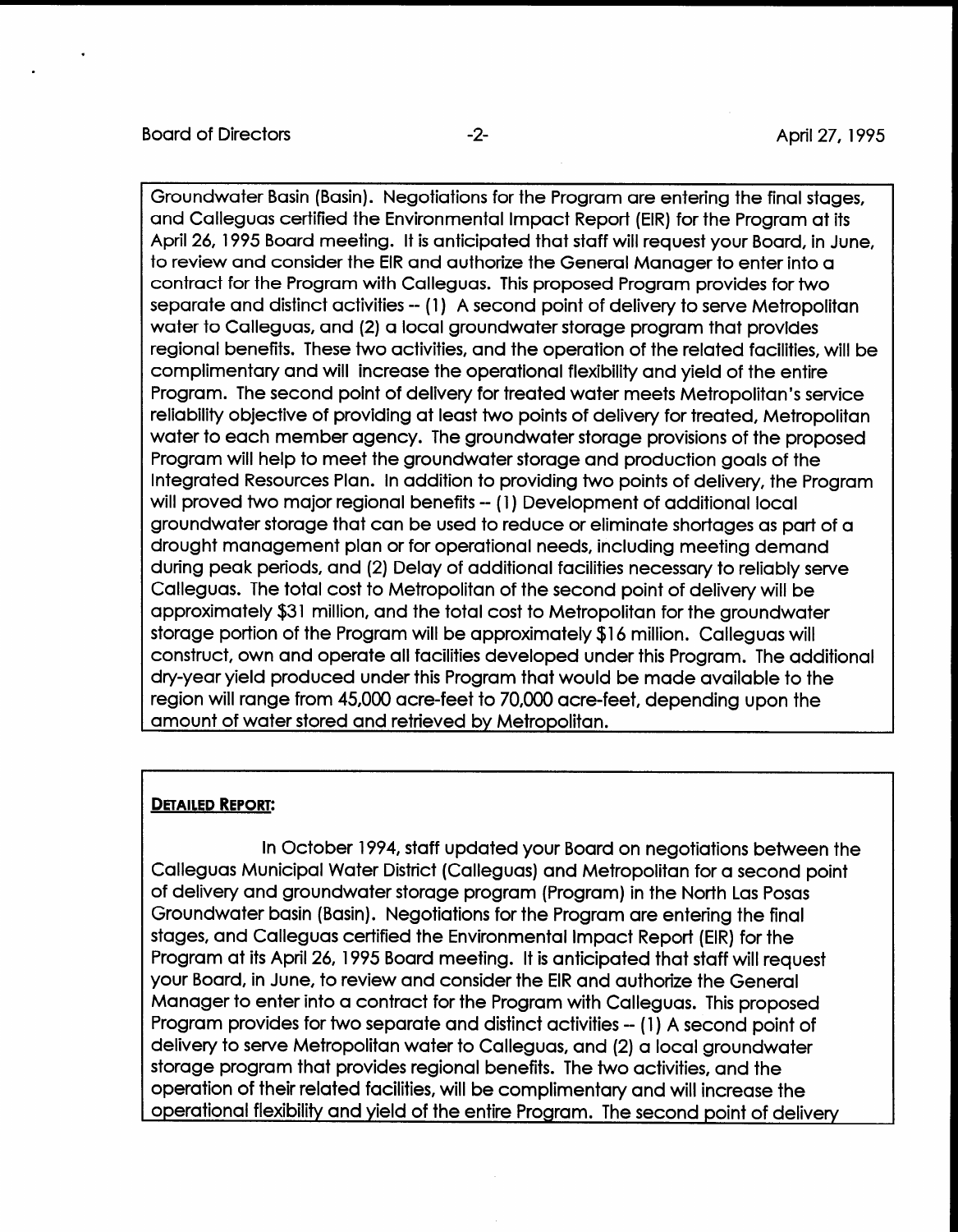for treated water meets Metropolitan's service reliability objective of providing at least two points of delivery for treated, Metropolitan water to each member agency. Calleguas is located along Metropolitan's northwestern boundary, and its 450,000 people are connected to Metropolitan by a single point of delivery, the east portal of the Santa Susanna Tunnel, an area of recent seismic activity. An outage of this single point of delivery would leave Calleguas without a water supply from Metropolitan.

The groundwater storage provisions of the proposed Program will help to meet the groundwater storage and production goals of the Integrated Resources Plan. In addition to providing the second point of delivery discussed above, the Program will provide two major regional benefits -- (1) Development of additional local groundwater storage that can be used to reduce or eliminate shortages as part of a drought management plan or for operational needs, including meeting demand during peak periods, and (2) Delay of additional facilities necessary to reliably serve Calleguas. The additional dry-year yield produced under this Program that would be made available to the region will range from 45,000 acre-feet to 70,000 acre-feet, depending upon the amount of water stored and retrieved by Metropolitan.

The total cost to Metropolitan of the second point of delivery will be approximately \$31 million, and the total cost to Metropolitan for the groundwater storage portion of the Program will be approximately \$16 million. Calleguas will construct, own and operate all facilities developed under this Program. Metropolitan will have first priority of use for specific capacity of the facilities developed under the second point of delivery. Metropolitan will have first priority use of all facilities developed under the groundwater storage portion of the Program. Under the second point of delivery portion of the Program, Calleguas will construct approximately 20 aquifer storage and recovery (ASR) wells and associated pipelines at a cost of about \$31 million. Calleguas will guarantee Metropolitan the right to use specific capacity in these wells and associated pipelines, and will use these facilities to store and recover water in the Basin at Metropolitan's request.

Under the groundwater storage portion of the Program, Calleguas will construct approximately 10 more ASR wells and associated pipelines at a cost of about \$16 million. Metropolitan will have first priority to use these facilities. Funds for the construction of these facilities will be developed through payments by Metropolitan for water management services provided by Calleguas and using the facilities built for the second point of delivery. Metropolitan will pay Calleguas \$90 per acre-foot to store water, and \$40 per acre-foot, plus energy, operations and maintenance, to retrieve water. Calleguas will use the funds from the water management fees to build the facilities for the groundwater storage portion of the Program. Calleguas will pay Metropolitan's Firm Water Rate when Metropolitan calls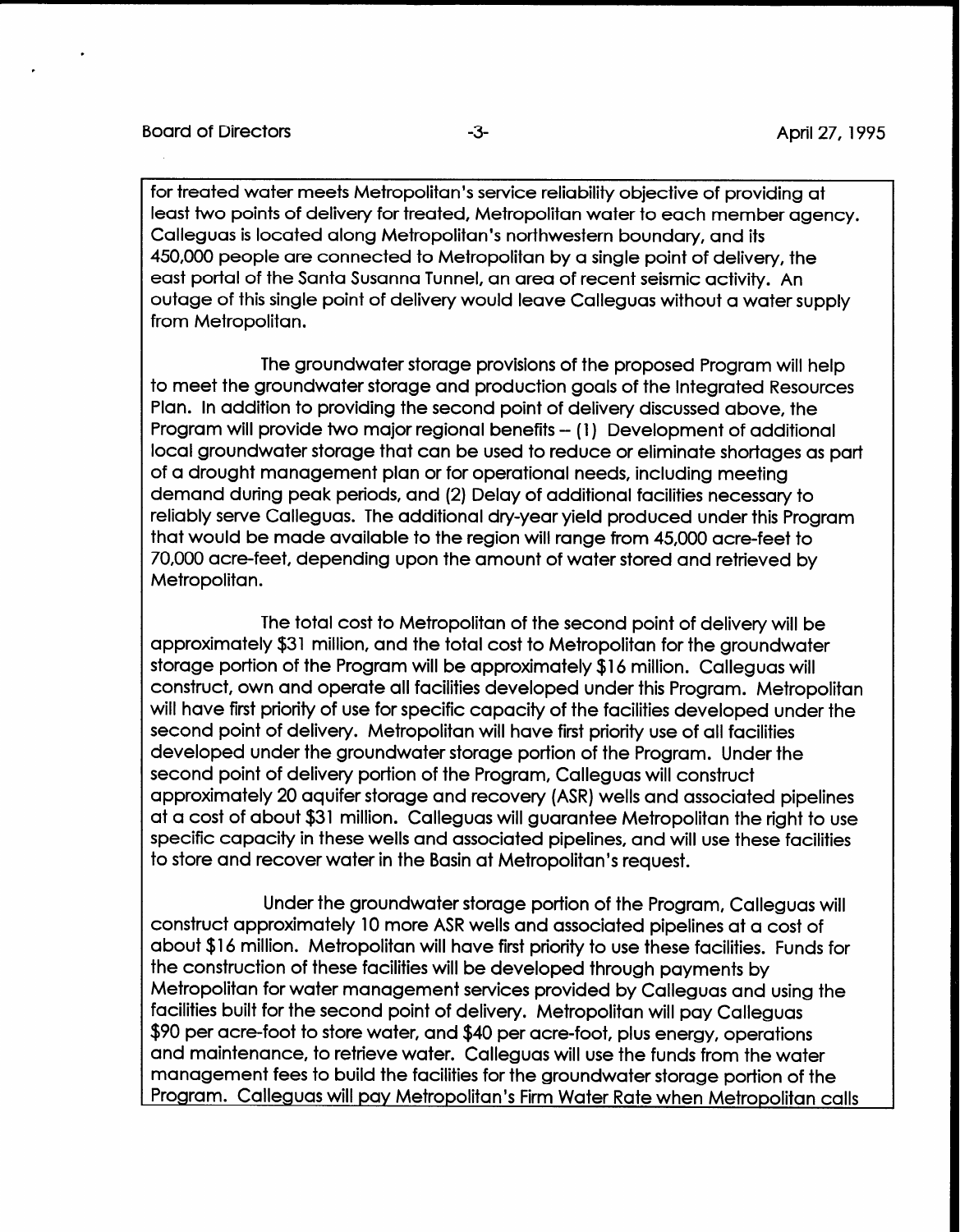Principles for an Aareement - Second Point of Delivery

- Metropolitan will provide an up-front payment of \$6 million to Calleguas to build initial facilities for a second point of delivery of treated water:
- 0 Calleguas will finance, construct, own, and operate additional facilities costing \$25 million for a second point of delivery of treated water, and Metropolitan will guarantee annual payment of approximately \$2 million per year for these facilities:
- 0 Construction of these facilities will delay construction of a necessary second pipeline to serve Calleguas until after the year 2010; and
- 0 Calleguas will store and retrieve water at Metropolitan's request, including during peak demand periods, and Metropolitan will have first priority of use for specific capacity in the second point of delivery facilities.

## Principles for Groundwater Storage Portion of the Program

- 0 Calleguas will develop additional groundwater storage facilities using funds paid by Metropolitan for water management services using facilities constructed under the second point delivery portion of the Program;
- 0 Metropolitan will pay \$90 per acre-foot to store water, and \$40 per acre-foot, plus operation, maintenance and energy costs, to retrieve water. The fees for these water management services will be used to develop the groundwater storage facilities:
- Calleguas will store and retrieve water at Metropolitan's request, including during peak demand periods, and Metropolitan will have first priority of use for all groundwater storage facilities. These facilities will cost approximately \$16 million: and
- After Calleguas and Metropolitan have developed the full \$16 million of facilities under the groundwater storage portion of the Program, Metropolitan will pay \$50 per acre-foot to store water and \$50 per acre-foot, plus operations, maintenance and energy costs,